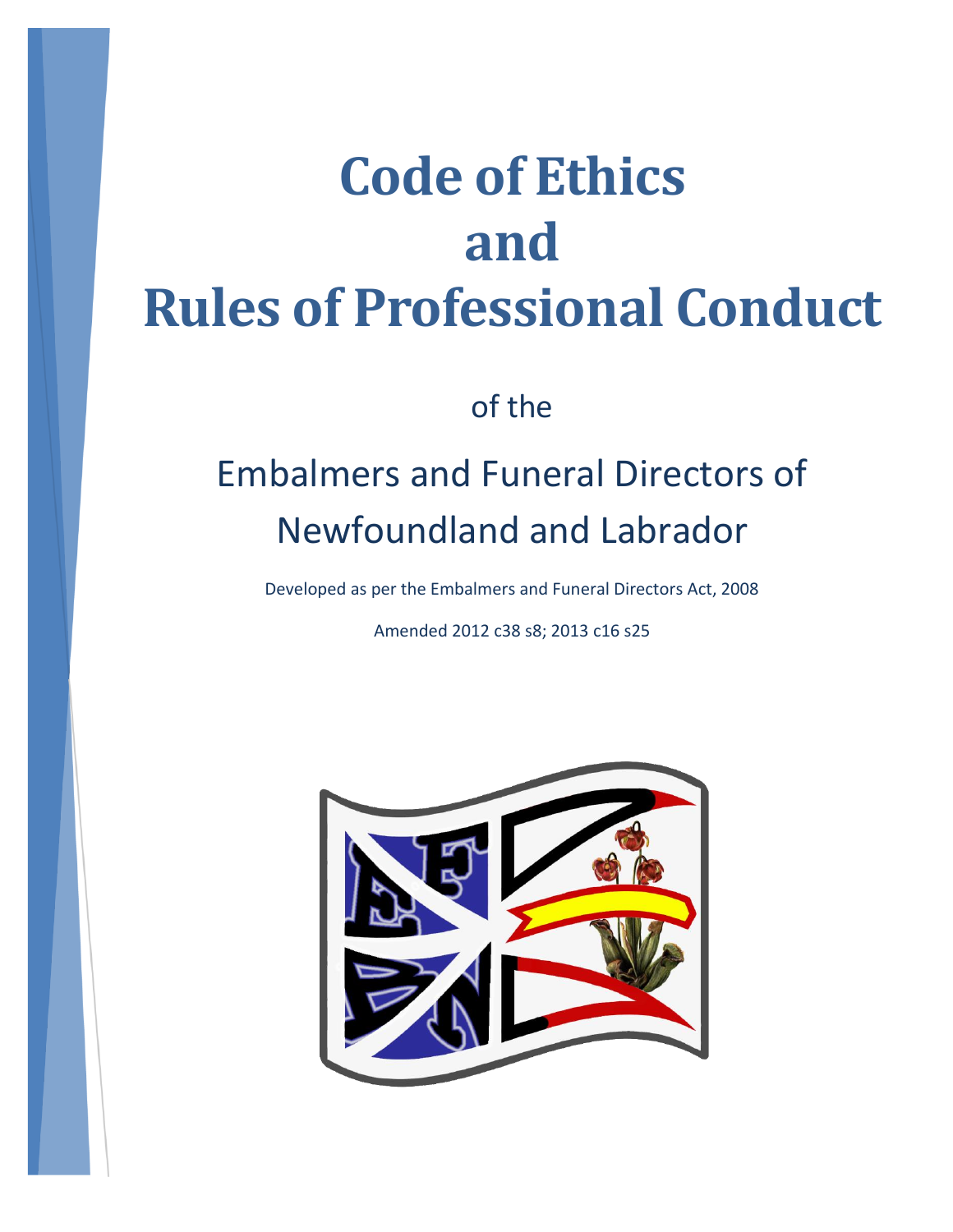## **CODE OF ETHICS AND RULES OF PROFESSIONAL CONDUCT**

### **EMBALMERS AND FUNERAL DIRECTORS BOARD OF NEWFOUNDLAND AND LABRADOR**

APPROVED, BY MAJORITY VOTE AT A MEETING OF THE BOARD DATED July 6, 2020 as per Embalmers and Funeral Directors Act, Section 8, Code of Ethics and Rules of Professional Conduct and as of the date of signing has become a part of the legislation governing the Funeral Industry in the Province of Newfoundland and Labrador



DocuSigned by:

Chairperson Vice Chairperson

| 7/15/2020 | 7/15/20 |
|-----------|---------|
|           |         |

7/15/2020 7/15/2020

Date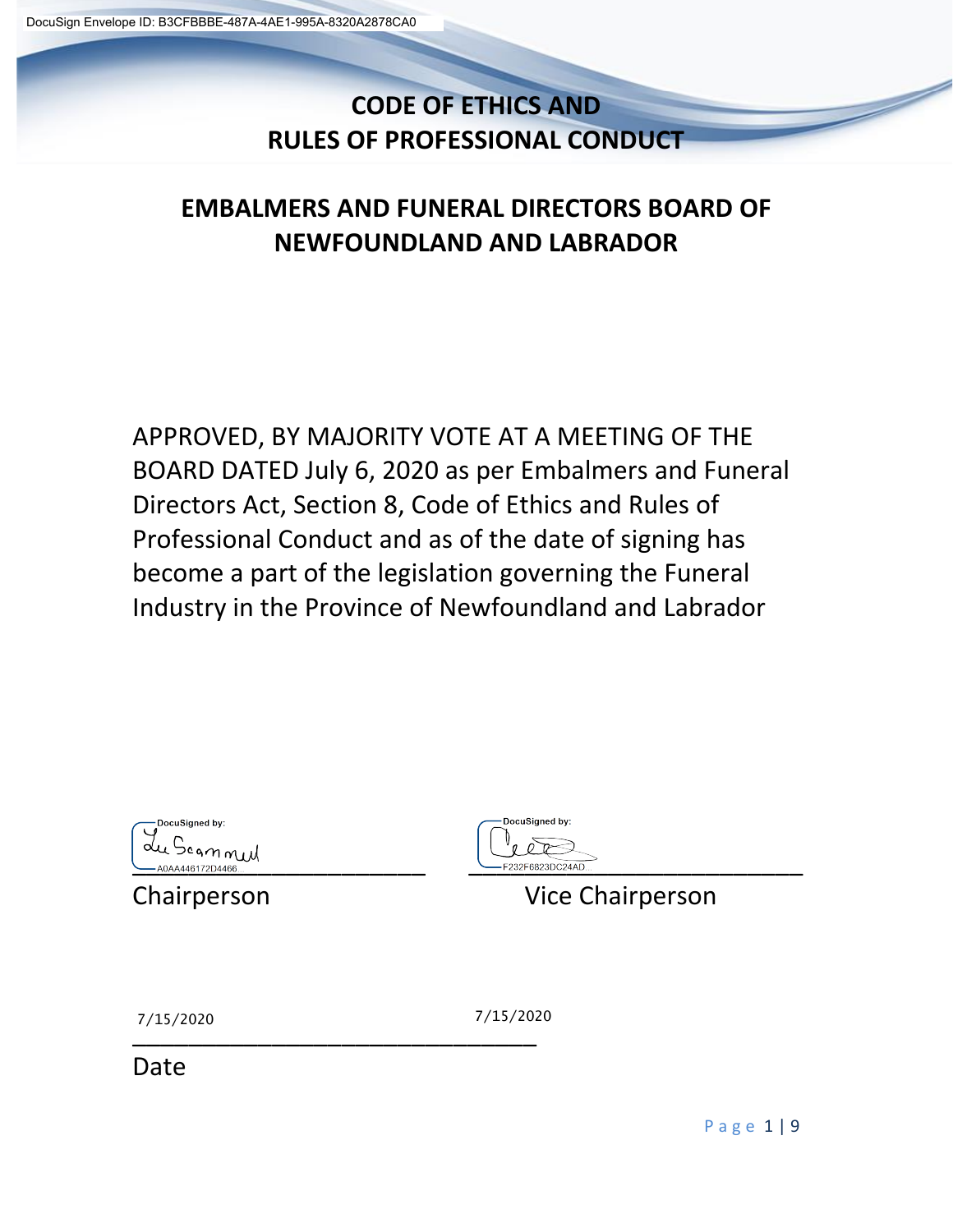## **Table of Contents**

| <b>Section 8:</b> Obligations to the Embalmers and Funeral Directors Board Page 6 |  |
|-----------------------------------------------------------------------------------|--|
|                                                                                   |  |
|                                                                                   |  |
|                                                                                   |  |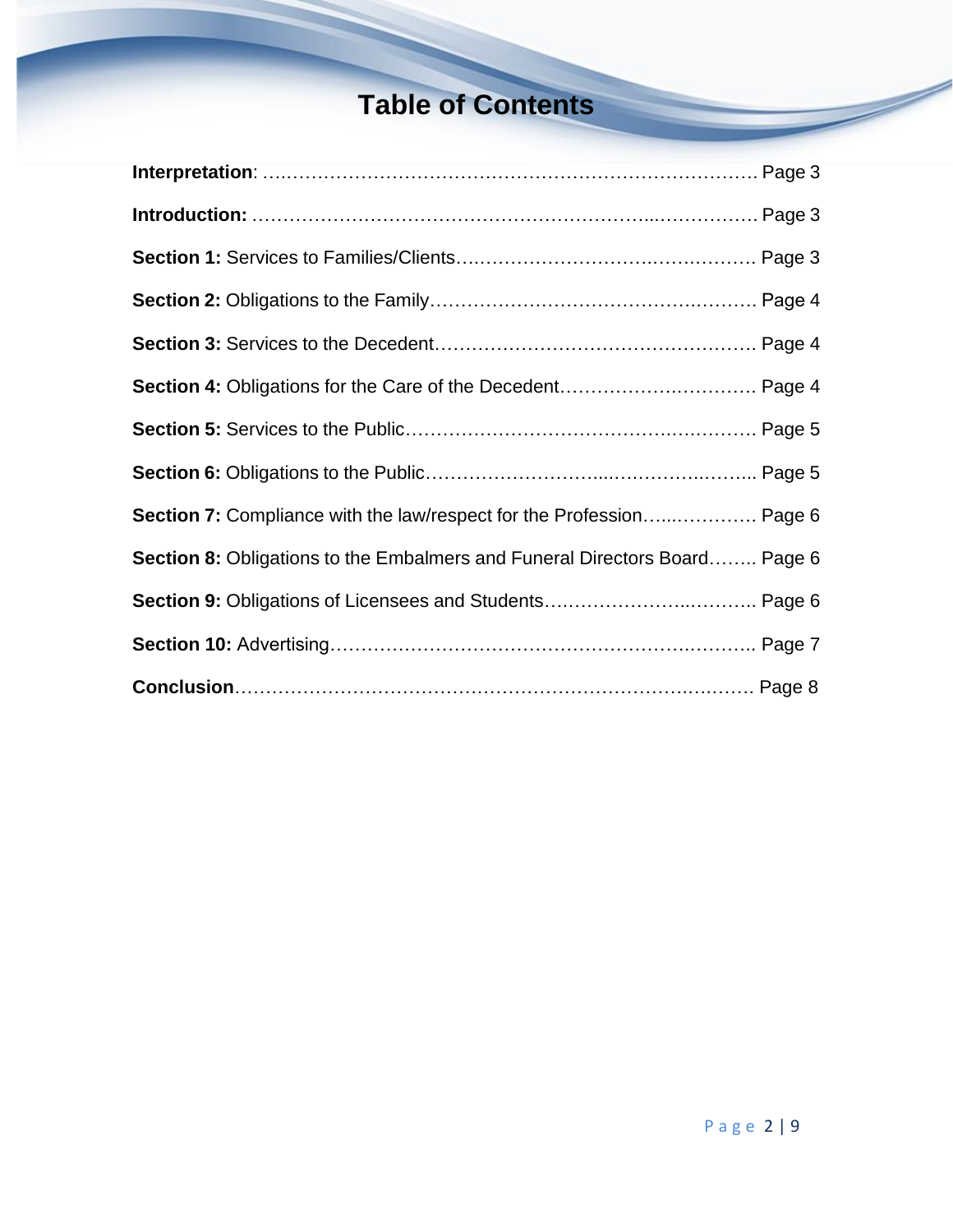#### **Interpretation:**

In this Code of Ethics and Rules of Professional Conduct document:

- 1. The singular shall include the plural and the plural the singular. The word "person" shall include the Licensee, Apprentice, Funeral Director, Embalmer, or any licensed individual who is under the mandate of the Code of Ethics and Rules of Professional Conduct
- 2. "Members" shall refer to all Licensees, Funeral Directors, Embalmers, or any licensed individual who holds a license under the Embalmers and Funeral Directors Board of Newfoundland and Labrador.
- 3. The Embalmers and Funeral Directors Board of Newfoundland and Labrador shall be referred to as "EFDB".
- 4. The "Acts" and "Regulations" shall refer to the Embalmers and Funeral Directors Act and Regulations of Newfoundland and Labrador.
- 5. "Decedent" shall refer to the deceased, the body, or the remains of a dead human being.
- 6. "Authorized Personnel" shall refer to a licensed person who is a funeral director, embalmer, assisting staff, medical examiners agent, board member, provincial inspector or law enforcement officer.
- 7. "The Code" shall refer to the Professional Code of Ethics and Rules of Professional Conduct.
- 8. "Professional Sector" shall refer to that of the funeral service profession.

#### **Code of Ethics Introduction**

The Code of Ethics and Rules of Professional Conduct of the Embalmers and Funeral Directors Board of Newfoundland and Labrador is developed under the authority of the Embalmers and Funeral Directors Act section 8. and is founded on the principles of trust, honesty, transparency, and professionalism. Failure to follow the same may result in a hearing, fines, reprimand, and/or suspension, or revocation of licenses.

#### **Section 1: Services to Families and Clients**

Licensees and Apprentices have a legal and ethical responsibility to provide fair, non-judgemental and professional information and service. They shall:

- a. Uphold in the strictest confidence matters pertaining to the family of the deceased.
- b. Provide funeral services that balance compassion for the family with care.
- c. Explain what products and services are required by law.
- d. Clearly indicate if products offered for sale or use, have been previously used.
- e. Ensure family decisions on all matters (including services, timing, and costs), have been fulfilled, whenever reasonable.
- f. Explain any document presented to a client, including any that require a signature; and provide copies.
- g. Explain the option of embalming and consequences of delayed embalming, when applicable.
- h. Obtain written permission of next-of- kin or designated representative, to embalm or cremate.
- i. Upon request, clearly advise the full range of available benefits, such as those available from all government departments to which the individual may be entitled.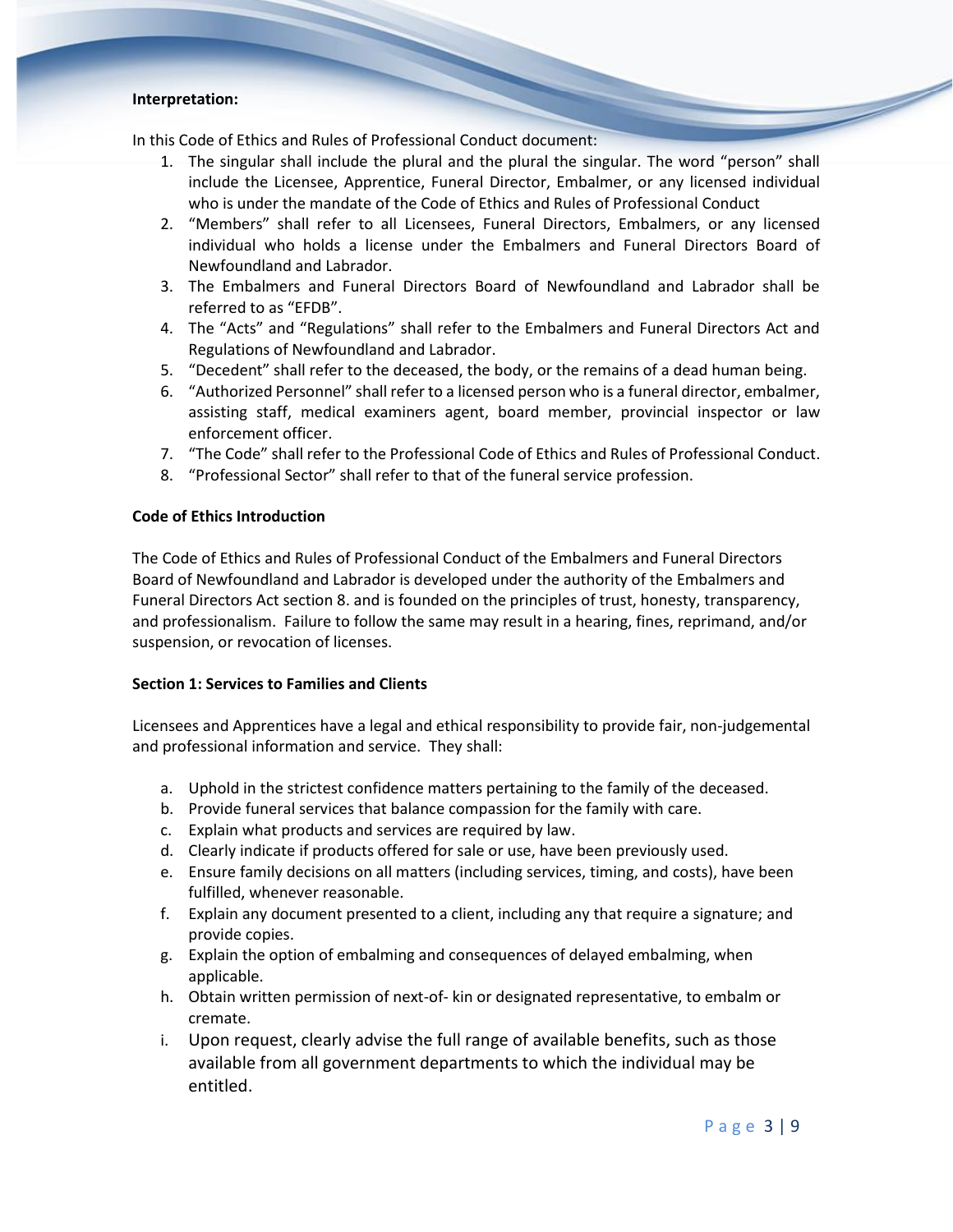#### **Section 2: Obligations to the Families and Clients**

Licensees and Apprentices have an ethical obligation to serve each family in a professional and caring manner and to:

- a. Provide funeral services regardless of religion, race, ethnic background, national origin, gender, sexual orientation, or disability.
- b. Comply with all applicable federal and provincial laws and regulations relating to the prearrangement, prepayment or pre-financing of funeral services or merchandise.
- c. Refrain from using any funeral merchandise previously used without prior permission of the person selecting or purchasing of the merchandise.
- d. Protect confidential information pertaining to the deceased or the family of the deceased from public disclosure.
- e. Carry out all aspects of the funeral service in a professional and respectful manner.
- f. Properly account for and record documents and remit any monies, or personal property that belongs to others that comes into the licensees' possession.
- g. Refrain from any unprofessional conduct of a character likely to deceive, defraud or harm the families served while providing professional services.

#### **Section 3: Services to the Decedent**

Licensees and Apprentices are trusted with the remains of deceased people and have legal and ethical responsibilities implicit in that trust. In matters regarding the deceased, Funeral Directors must:

- a. Ensure that every deceased person is treated with care, dignity and respect at the time of receiving and during all transportation and all proceedings.
- b. Take possession, or seek to take possession, of a deceased person only when authorized by the designated representative.
- c. Safeguard any personal effects of the deceased and follow the wishes of the designated representative regarding the disposition of those items.
- d. Issue documents, such as a *Funeral Director's Statement/Certificate of Death,* only when Services are rendered and financial obligations are met to the satisfaction of the Funeral Director.
- e. Ensure pacemakers and other devices are removed for cremation.
- f. Ensure all technical steps are followed and overseen by licensed professionals.

#### **Section 4: Obligations for the Care of the Decedent**

Licensees and Apprentices have an ethical obligation to care for each deceased person with the highest respect and dignity, and to transport, prepare and shelter the remains in a professional, caring, and conscientious manner.

- a. All deceased persons shall be treated with proper care, dignity and respect during the transfer from the place of death and subsequent transportation of the remains.
- b. Only authorized personnel of the funeral home shall be in attendance during the preparation of the remains.
- c. Only allow embalmers and apprentices, who are licensed to the extent required by provincial law, to embalm human remains.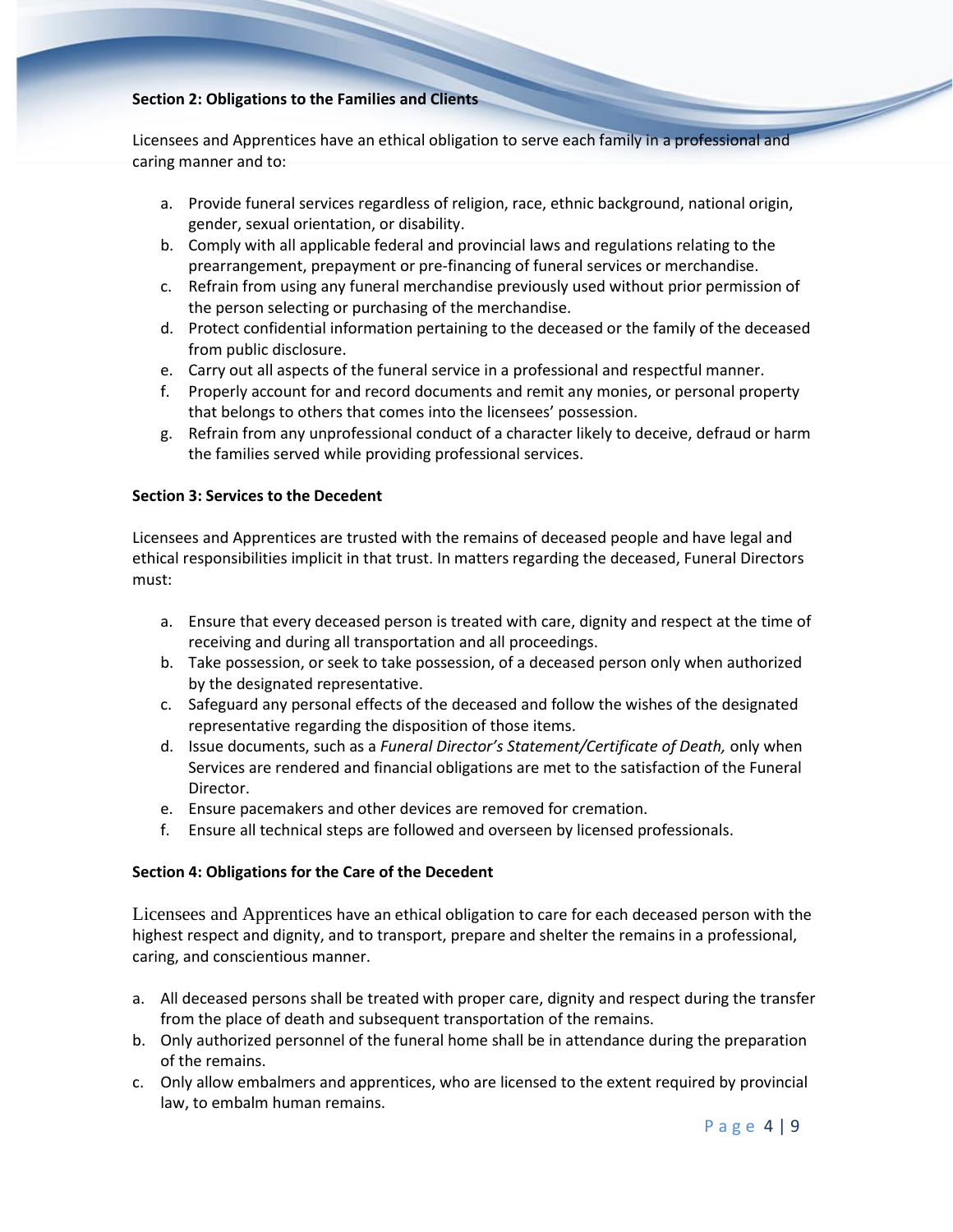d. Licensees and Apprentices shall not knowingly dispose of parts of human remains that are received with the body, such as in postmortem examination cases.

#### **Section 5: Services to the Public**

Licensees and Apprentices have an obligation to provide services and products with clear information to enable informed decision making. In matters regarding the consumers and potential consumers, a Funeral Director must:

- a. Provide complete and honest information about all services.
- b. Provide a full written list of costs of the services the consumer has selected.
- c. Provide all communication in a clear and easily understood manner.
- d. Ensure all advertising, including products, services and pricing is clear, truthful, and presented in a manner that is not misleading.
- e. Protect the privacy of the deceased and the family, by protecting information from disclosure of use not permitted by law.
- f. Offer the consumer a reasonable period alone to consider options before signing any contract.

#### **Section 6: Obligations to the Public**

Members must have an ethical obligation to the public to offer their services and to operate their businesses in accordance with the highest principles of honesty, fairness, integrity, and professionalism. Licensees and Apprentices shall not:

- a. Engage in any unprofessional conduct which is likely to defraud or deceive the public.
- b. Engage in false or misleading advertising.
- c. Personally, or through an agent or employee, solicit deceased human remains, whether the solicitation occurs after death or while death is imminent; providing, however, that general advertising directed to the public at large would not constitute a violation of this section.
- d. Pay or offer to pay a commission or anything of value to third parties, such as medical personnel, nursing home and hospice organizations or employees, clergy, government official or others, to secure human remains for funeral or disposition services.
- e. Use alcohol or drugs during scheduled working hours.
- f. Be convicted of any offense or any crime involving immoral conduct.
- g. Offer to sell or arrange the sales of funeral goods or services on a preneed basis in violation of any applicable federal and provincial laws and regulations.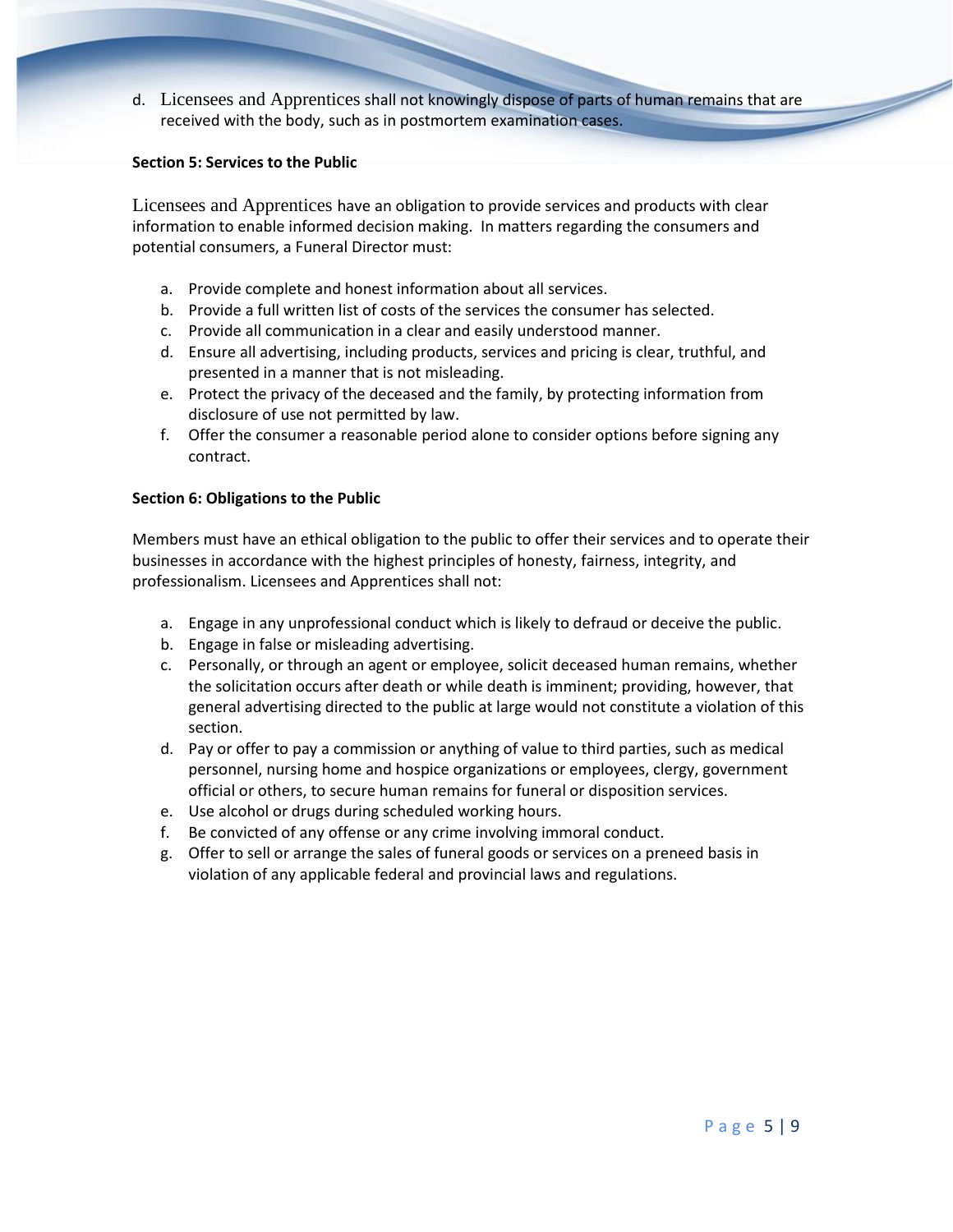#### **Section 7: Compliance with the Law and Respect for the Profession**

Licensees and Apprentices have a legal and professional responsibility to comply with all applicable laws and regulations, and an ethical responsibility to represent the profession in an honorable manner. In matters regarding the laws and profession, a Funeral Director will:

- a. Comply with all licensing and permit requirements established by the members of the regulatory board.
- b. Comply with all laws and regulations relating to the profession.
- c. Comply with all consumer and environmental laws.
- d. Respect the authority and oversight of the EFDB
- e. Comply with requests to appear before the EFDB in a timely matter.
- f. Maintain a high level of professional courtesy by being respectful to and positive about colleagues.
- g. Ensure all staff are always aware of and comply with the Code of Ethics.
- h. Report any breaches of the Act, Regulation or Code of Ethics and Rules of Professional Conduct to EFDB, as soon as possible.

#### **Section 8: Obligations to the Embalmers and Funeral Directors Board**

Licensees and Apprentices have an ethical obligation to promote, participate and support the Embalmers and Funeral Directors Board of Newfoundland and Labrador in its mission to help all members enhance the quality of funeral service provided to families. Members shall:

- a. Comply with the Act, Regulations, Code of Ethics and Rules of Professional Conduct as well as the By-laws of the EFDB.
- b. Conduct themselves in a proper and appropriate manner while attending or participating in EFDB sponsored events and in all communication with EFDB members.
- c. Cooperate in a timely, professional, and respectful manner in all phases of an investigation, hearing and resolution of a complaint brought before the EFDB.
- d. Maintain records that fully document and prove all your actions as related to any services and products provided to clients.

#### **Section 9: Obligations of Licensees and Students**

Every licensee or student shall comply with the Code of Ethics and Rules of Professional Conduct established by EFDB.

The definitions that preface The Embalmers and Funeral Directors Act of Newfoundland and Labrador shall apply to the Code of Ethics and Rules of Professional Conduct.

Adherence to the Code of Ethics and Rules of Professional Conduct will ensure service providers display a level of professionalism which will promote and enhance public confidence in funeral services delivered in Newfoundland and Labrador.

The EFDB or the EFDB's representative(s) shall determine the level of professional or unprofessional conduct or misconduct.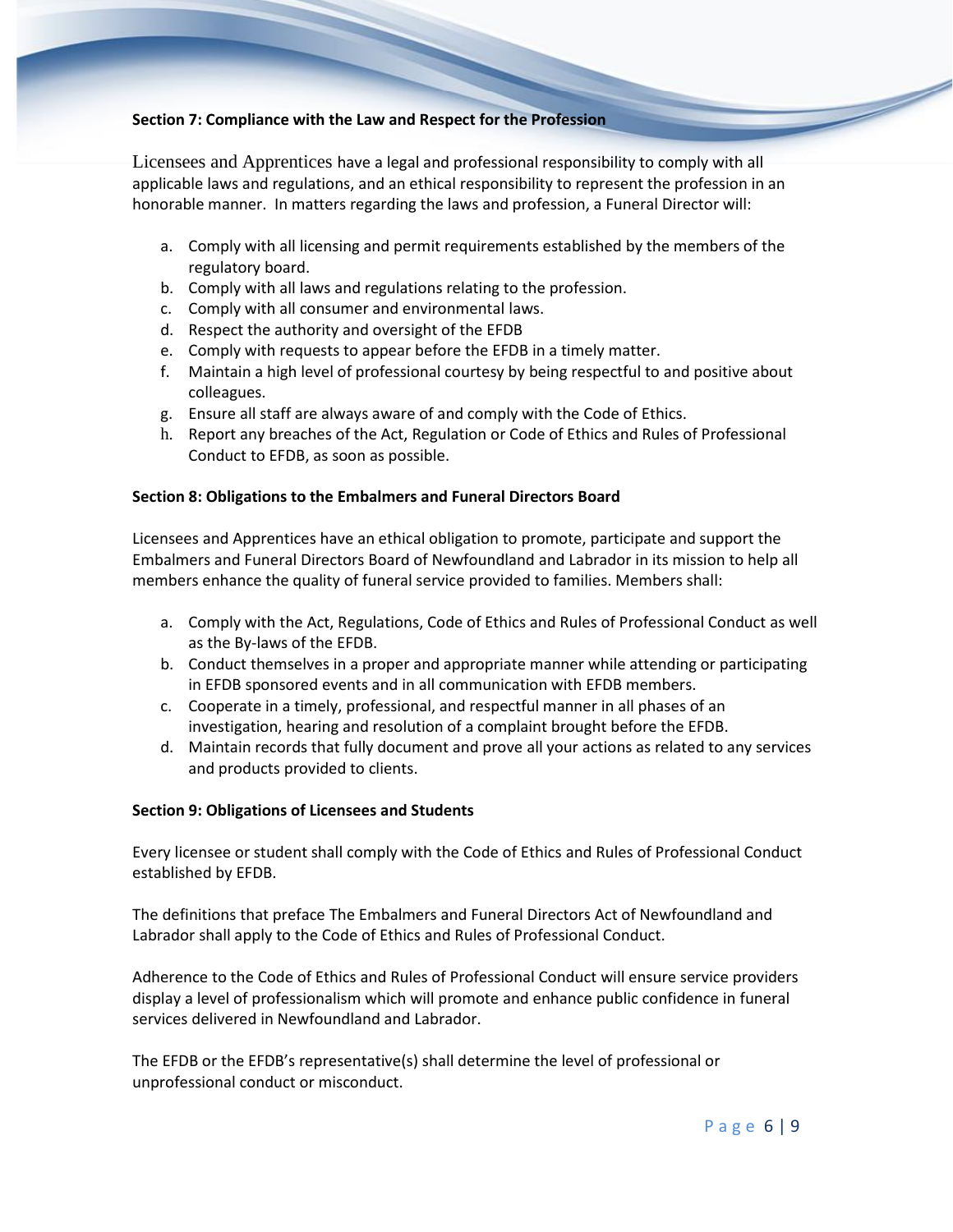A licensee or student shall:

- a. Endeavor to protect and promote the best interests of the public in the provision of funeral services.
- b. Endeavor to protect the public from fraud, misrepresentation or unethical practice in the provision of services.
- c. Deal fairly, honestly and with integrity with the public, other licensees and third parties.
- d. Keep all personal information in confidence.
- e. Respect the rights of the public to free choice in the election of a service provider.
- f. Respect all customs, faiths, creeds, and preferences.
- g. Co-operate with the EFDB in fulfilling its duty to serve and protect the public interest.
- h. Comply with the Act, Regulations, Code of Ethics and Rules of Professional Conduct as well as, the By-laws of the EFDB.
- i. Strive to promote and assist in the education of persons entering the funeral service profession.
- j. Promptly report to the EFDB any perceived unlawful or unethical conduct on the part of another licensee or student when the conduct becomes known to the licensee or student.

A licensee, or student shall not:

- a. Engage in any unprofessional conduct which is likely to defraud, mislead the public or is inconsistent with the guiding principles identified in Section 4 or that could bring discredit to the funeral profession in Newfoundland and Labrador.
- b. Withhold information from an authorized decision maker where there has been an unlawful act impacting the services provided for a deceased person.
- c. Fail to ensure a purchaser is fully informed of all relevant information which will allow the purchaser to make an informed decision.

#### **Section 10: Advertising**

- a. "Advertising" means the use of paid space or time in a public medium, or the use of a publication or public display or a posting within a Funeral Home or on the property of a Funeral Home or property owned or managed by a Funeral Director, regardless of whether a licensee or corporation makes any contribution to the cost of the publication, production or distribution, to communicate with the public for the purpose of promoting services or enhancing the public image of the licensee or a corporation.
- b. Licensees and Apprentices shall not engage in advertising that is:
	- i. False.
	- ii. Inaccurate.
	- iii. Reasonably capable of misleading the recipient or intended recipient.
	- iv. Undignified.
	- v. Offensive or otherwise contrary to the best interests of the public, licensees or the funeral profession.
	- vi. Tends to harm the reputation of the funeral profession.
	- vii. Defaming of other licensees or corporations.